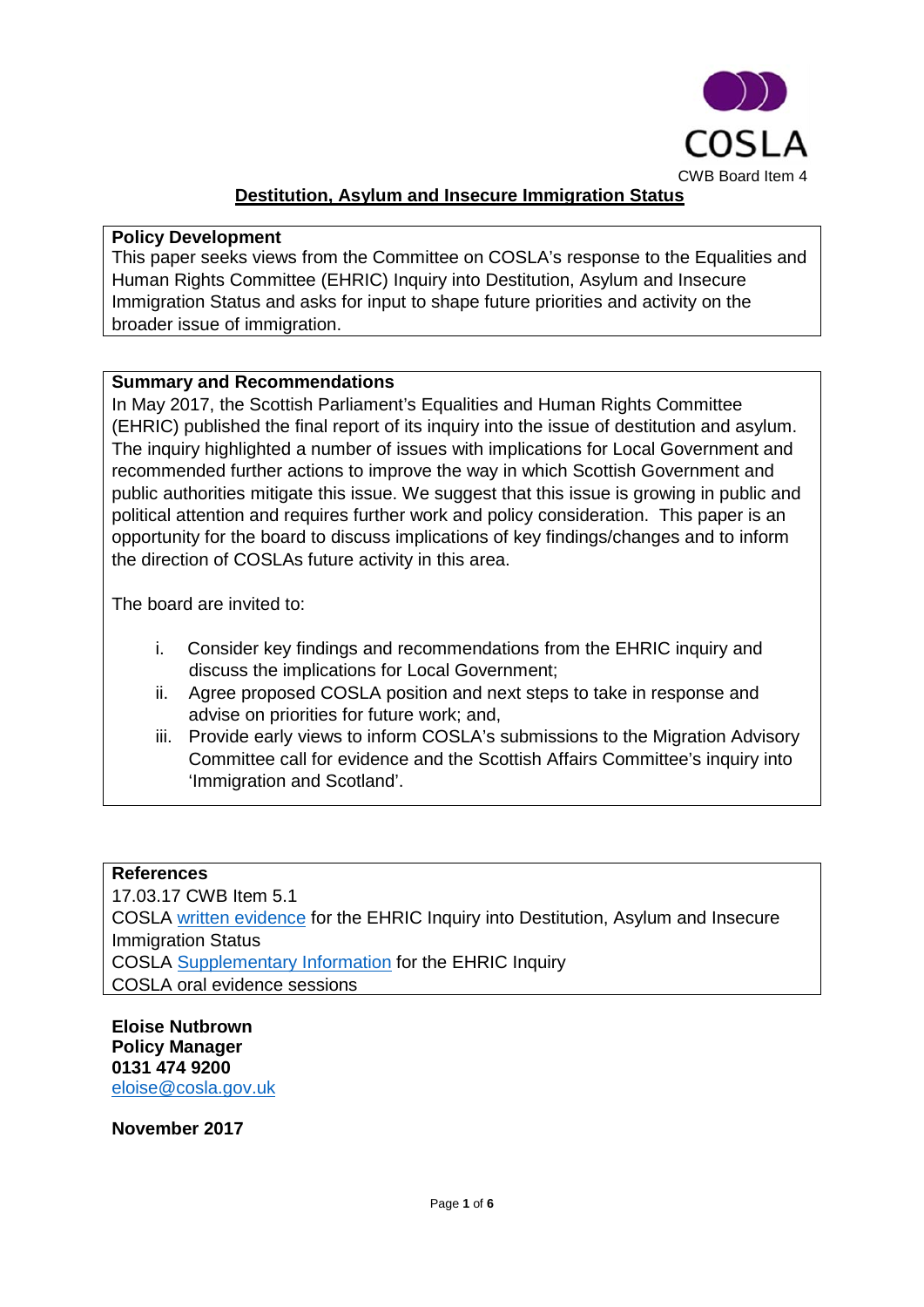

# **Destitution, Asylum and Insecure Immigration Status**

### **Policy Development**

1. Between January and May 2017, the Scottish Parliament's Equality and Human Rights Committee (EHRIC) conducted a high-profile inquiry into the impact of destitution on asylum seekers and those with insecure immigration status. This responded to concerns from the third sector and other key stakeholders, that refused asylum seekers and other vulnerable groups faced a high risk of experiencing destitution in Scotland. The inquiry focused on the ways that public authorities and services can mitigate this issue.

### **Current COSLA Position**

- 2. To inform the inquiry, the Committee gathered testimony from asylum seekers, and those with insecure immigration status as well as groups and organisations that support or advocate on their behalf. COSLA provided written and oral evidence, (following input from the Community Wellbeing Executive Group, the predecessor to the Community Wellbeing Board). A number of individual authorities submitted responses (these can be accessed on the Scottish Parliament's webpage). The Committee's final report includes a number of key findings that are of direct relevance to local authorities and COSLA's work. EHRIC has asked for updates on its recommendations from public authorities and it expected that progress will be reviewed in 2018.
- 3. Local Government has a crucial role in supporting the integration of migrants, asylum seekers and refugees in Scotland. This has been illustrated by the response to the Syrian refugee crisis, which has seen all 32 councils volunteering to support resettlement efforts. COSLA has played a central role in coordinating this activity and performs at both an operational and strategic level with regard to asylum and refugee issues. Our evidence to the EHRIC inquiry was based on this experience and specific expertise gained from hosting a No Recourse to Public Funds (NRPF) Network. This specifically supports councils to meet their statutory duties to destitute migrants with NRPF.
- 4. Our evidence emphasised the following key points:
- Destitution is an inevitable consequence of the immigration system, which seeks to create a 'hostile environment' for those who do not have a legal right to be in the UK.
- The denial of public services to those with NRPF runs counter to Local Government's aims and commitments to the communities it serves. It also undermines our obligations to ensure the human rights of all people living in Scotland.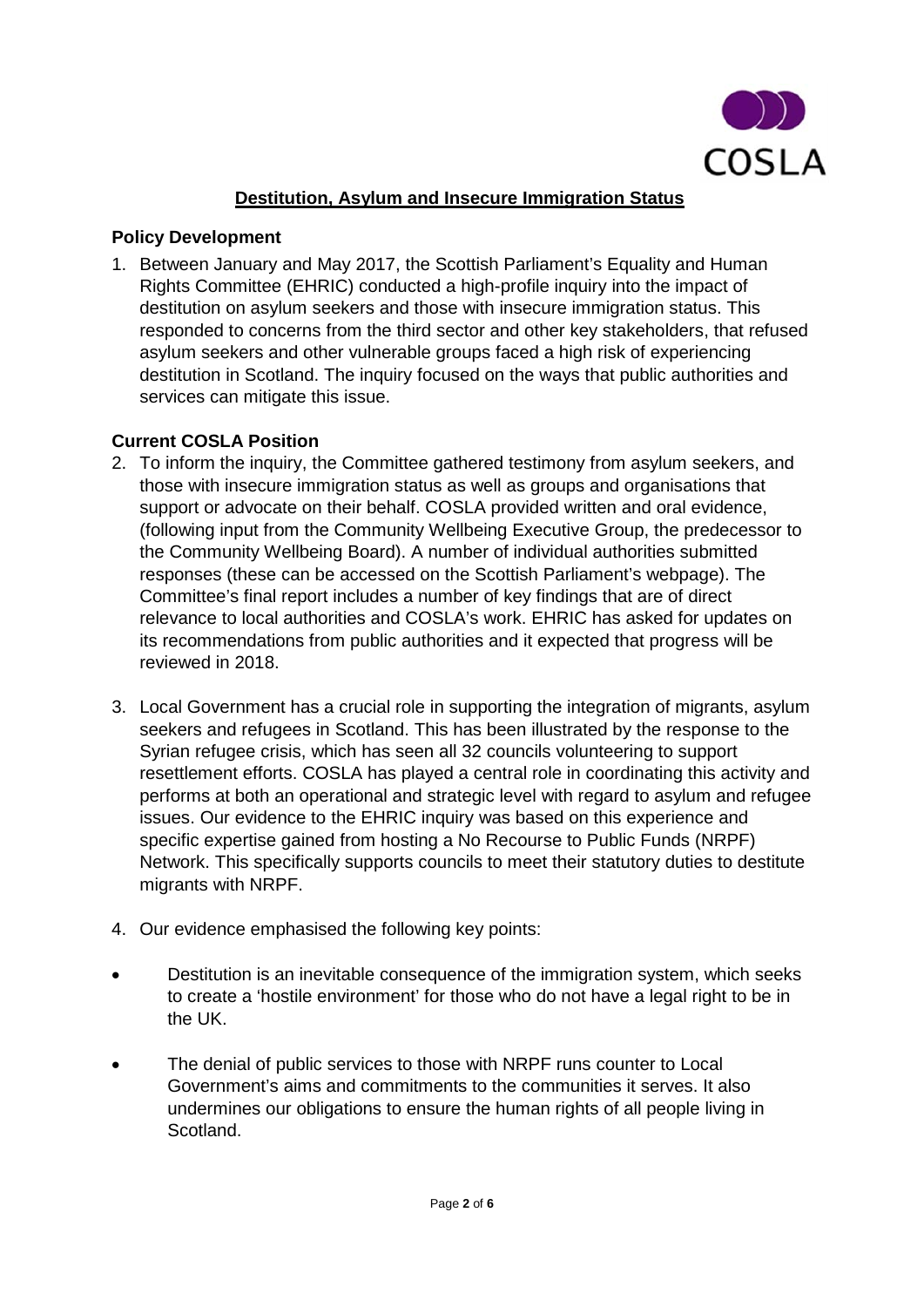- Despite the challenges and legal barriers, Local Authorities play an important role in supporting some of the most vulnerable migrants, refugees and asylum seekers, including those with NRPF, namely those with needs assessed as being over and above destitution and which require support under the Social Work (Scotland) 1968 Act, the Mental Health (Care and Treatment) Act 2003 or in the case of families, the Children Scotland 1995 Act.
- Local Authorities also have an ongoing responsibility to Unaccompanied Asylum-Seeking Children (UASC) who have reached the age of 18 and who have exhausted their appeal rights under the Children (Scotland) Act 1995 (as amended) and the Children and Young People (Scotland) Act 2014 to provide support up to the age of 19 and a duty to assess any eligible needs up to their 26th birthday.
- Many Local Authorities are providing social work support, including accommodation and financial assistance under these duties. This is not supported by any additional resources from central government and creates additional pressures for public services at a time of reduced funding to Local Authority budgets. Data from the UK NRPF Network for 43 Local Authorities across the UK, including Glasgow and Edinburgh City Councils, highlights that they spent a combined total of £36.4 milllion in 2016/17 supporting families with NRPF.
- We also recognise the pressure placed on our third sector partners who play a significant role in seeking to mitigate the negative impacts of destitution whilst also experiencing reductions in resources to support their work.
- 5. We called on both the UK and Scottish Government to find solutions that will bring much needed resources into the communities that are supporting asylum seekers and to recompense local authorities for costs incurred as a result of policies outside of their control.

# **EHRIC Final Report and implications for COSLA**

- 6. The Committee's final report was published in May 2017 and acknowledges a number of the challenges facing local authorities as they seek to support destitute refugees and asylum seekers. However, it also flags a number of concerns about the consistency of approaches currently in place to mitigate its effects. They particularly highlighted concerns about local authority practices when implementing duties of care towards children whose parents are destitute and have NRPF. Some submissions from third sector organisations claimed that Local Authorities were actively withholding support from eligible families with children or threatening to remove children into local authority care. These issues have attracted a steady stream of media interest and public criticism over recent months, including actions from the Children and Young People's Commissioner for Scotland (CYPCS).
- 7. The Committee made a number of practical recommendations to improve the way in which destitution is mitigated, including a call for changes to UK policy on registering asylum claims; the creation of a Scottish anti-destitution strategy; a dedicated fund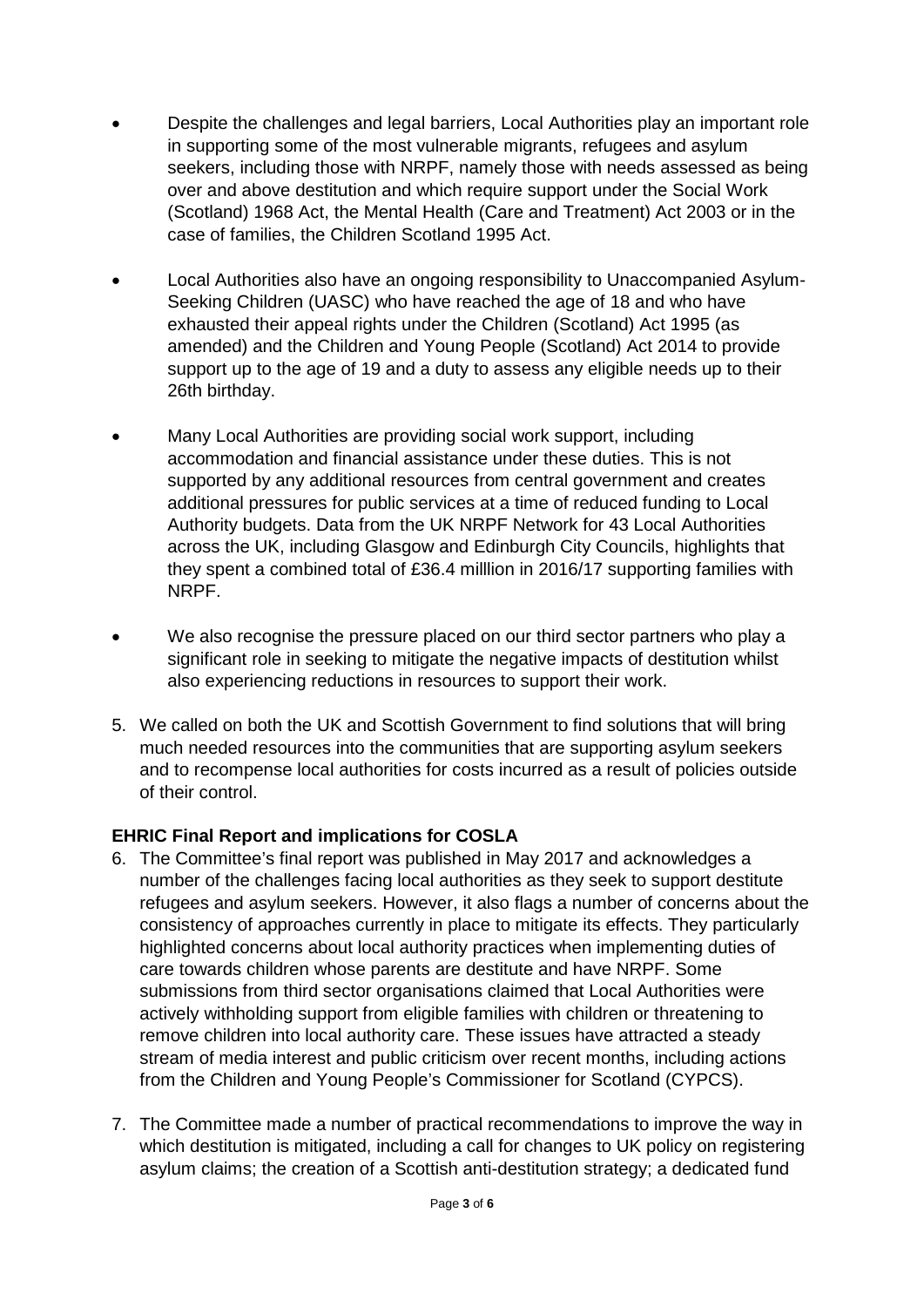and a national coordinated practitioners' network. It also sets a specific recommendation for COSLA to update national guidance (last produced in 2012) on the rights and entitlements of migrants, asylum seekers and refugees. The Committee has specifically asked all Local Authorities to undertake "an urgent review of trainings and procedures" currently in place to assess the needs of children whose parents are destitute and have NRPF. Recommendations to the inquiry were discussed by COSLA and local authority officers at the last meeting of the NRPF Network. Specific issues relating to assessment procedures and duties towards children will be the focus of further discussion at our next meeting (due to take place 9 November).

- 8. COSLA has also consulted with frontline staff working on NRPF cases in six local authority areas. These meetings have suggested that officers face a number of persistent challenges when supporting those with NRPF status. Wider issues relating to destitution as it is experienced across the asylum and refugee resettlement process have also been raised through engagement sessions held to inform the development of the 'New Scots integration strategy'. (COSLA is currently coauthoring the refreshed strategy and a report on this will be brought to the next Board meeting in December). In July 2017 the Scottish Government responded to the inquiry and said that they would take a number of steps to address the recommendations. Some of these have implications for COSLAs work. (This can be found in the appendix to this report).
- 9. In addition, future changes to immigration law due to be introduced at UK level are likely to have a significant impact on Scottish Local Authorities and the ability of our public services to mitigate destitution. In particular, provisions in the Immigration Act 2016 further restrict access to support through the UK asylum system for some refused asylum seekers, including those with children, and are expected to increase rates of destitution over the next few years. Future immigration policies after Brexit are also likely to have an impact. This is particularly the case, should an increased number of EU nationals have NRPF conditions imposed on their right to live and work in the UK.

# **Proposed COSLA position**

- 10. It is COSLA's view that some of the evidence submitted to the EHRIC misunderstood the extent of Local Authorities' powers to respond to migrant destitution and failed to reflect many of the efforts undertaken at local level. However, the inquiry has highlighted a number of areas where Local Government policies and approaches could be strengthened and better supported. We agree that any significant barriers to the implementation of duties towards children, in particular, must be swiftly addressed.
- 11. We suggest that there is a need for COSLA and all Local Authorities to take further action on destitution, both to improve our understanding of and the way in which we tackle these issues and ensure that sufficient response is given to concerns raised. Longer term, our concern is that Local Government has sufficient capacity to respond to destitution and is recompensed to meet the significant costs incurred by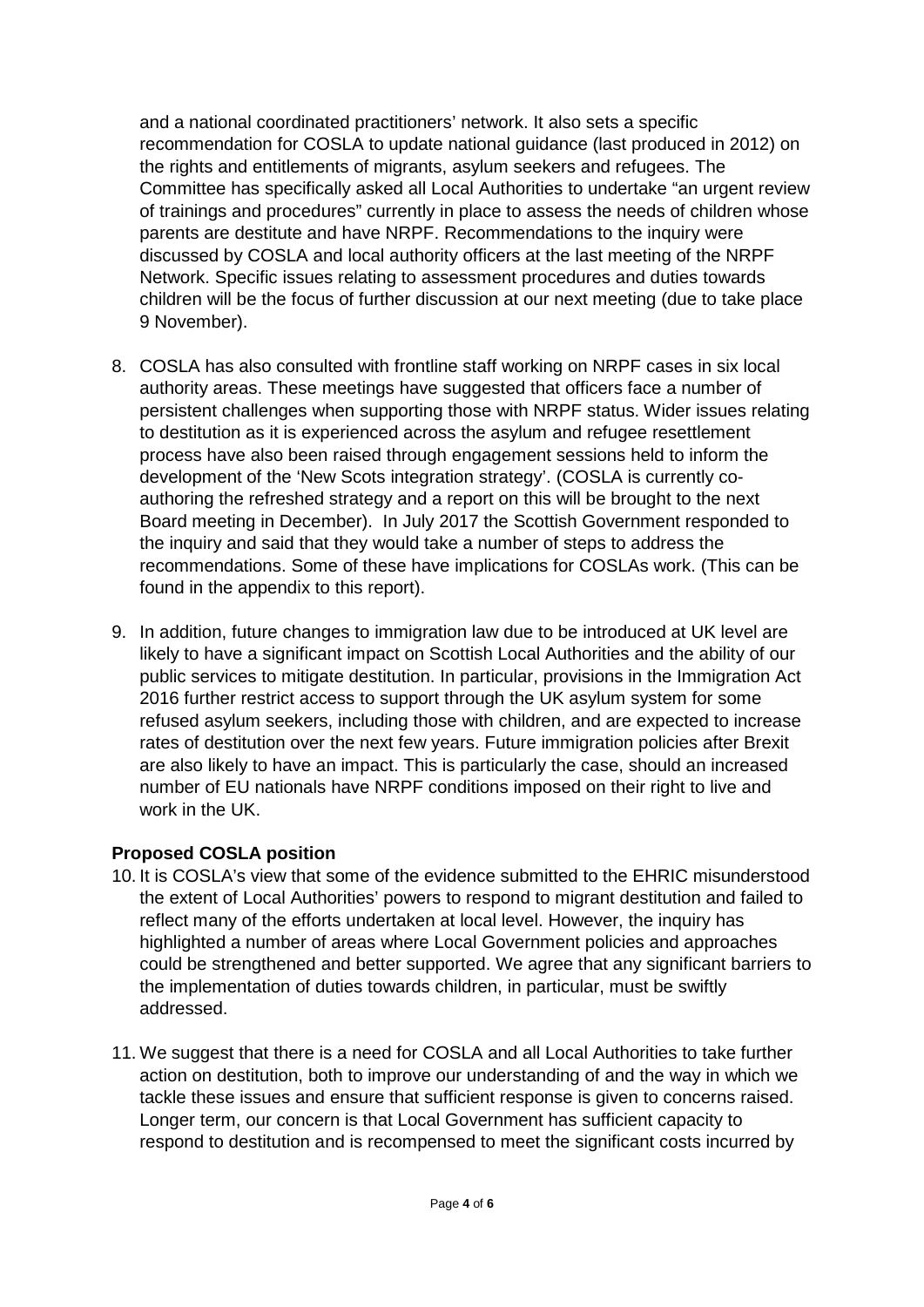steps taken to mitigate its effects. We propose that these priorities form the basis of future policy development and engagement work.

Calls for evidence: Migration Advisory Committee and Scottish Affairs Committee

12. Elected members are invited to consider two calls for evidence which COSLA will be responding to over the coming weeks. Namely, these are the Migration Advisory Committee (MAC) [call for evidence](https://www.gov.uk/government/consultations/call-for-evidence-and-briefing-note-eea-workers-in-the-uk-labour-market) on EEA-workers in the UK labour market and the Scottish Affairs Committee [inquiry](http://www.parliament.uk/business/committees/committees-a-z/commons-select/scottish-affairs-committee/inquiries/parliament-2017/immigration-scotland-17-19/) into 'Immigration and Scotland'. Substantive papers will be taken to the Community Wellbeing Board and COSLA Leaders before the end of 2017, however the Board is invited to provide any initial views they would like COSLA to consider and to provide officers with any additional information for the COSLA responses.

### **Next Steps**

13. The board are invited to consider the findings of the EHRIC inquiry and to discuss the implications for their Local Authority.

### Response to EHRIC recommendations

- 14. We specifically ask the board to approve proposals for immediate activity in response:
- Develop new guidance, training and dissemination activities to improve support for frontline staff subject to additional funding and support from Scottish Government. It would be useful for us to understand what further support Local Authorities would find helpful.
- Develop the role of the NRPF network to strengthen links with third sector, legal practitioners: We would like to understand what level of strategic engagement and collaboration the Board would like COSLA to facilitate and ask for suggestions on how to increase Local Authority engagement.
- 15. We additionally ask the Board for its views on specific steps that COSLA could take to ensure that local authorities respond effectively to concerns about the implementation of statutory duties.

# Future policy development and influencing

16. The Board are also asked to approve further work to develop COSLA policy and increase our lobbying on this issue, in collaboration with Local Authority officers, COSLA Boards and other key stakeholders, as appropriate.

# **Summary and Recommendations**

17. In May 2017, the Scottish Parliament's Equalities and Human Rights Committee (EHRIC) published the final report of its inquiry into the issue of destitution and asylum. The inquiry highlighted a number of issues with implications for Local Government and recommended further actions to improve the way in which Scottish Government and public authorities mitigate this issue. We suggest that this issue is growing in public and political attention and requires further work and policy consideration. This paper is an opportunity for the board to discuss implications of